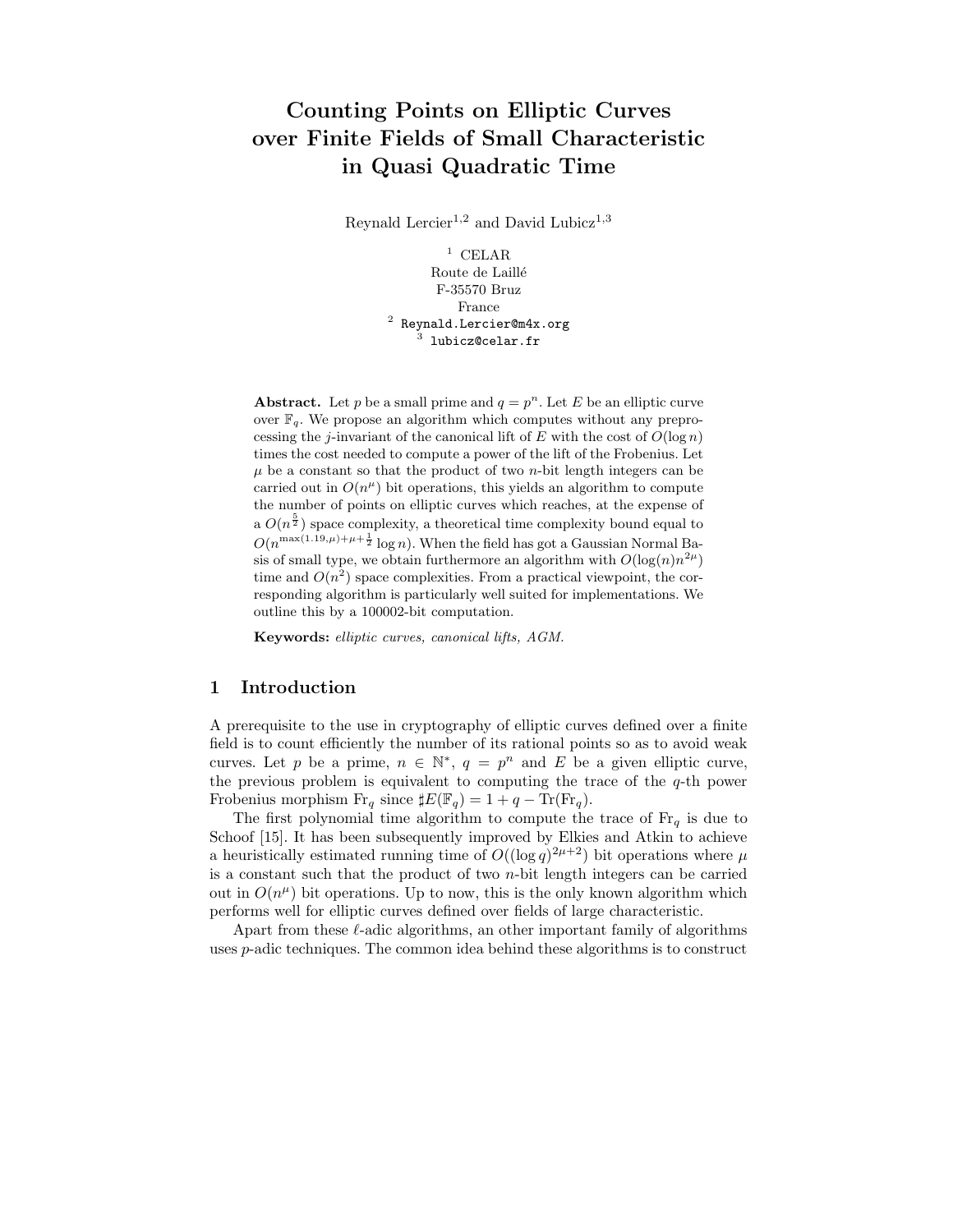a lift of the Frobenius morphism over a characteristic zero field. The first algorithm that runs faster than the SEA algorithm is due to Satoh [13]. The idea is to compute a lift of E such that its ring of endomorphisms is the same as the ring of E. Such a lift is called the canonical lift of E. If we fix  $p$  (which shall be small in practice), the computational time of this algorithm when  $n \to \infty$ is  $O(n^{2\mu+1})$  and the memory consumption is  $O(n^3)$ . Shortly after, Vercauteren, Preneel, Vandewalle [18] reduced the memory complexity to  $O(n^2)$ . Independently, for the characteristic two case, an algorithm with the same asymptotic complexities was found by Mestre [10], based on the algebraic geometric mean  $(AGM).$ 

In recent papers, Satoh, Skjernaa and Taguchi [12] improved further the complexity of Satoh's algorithm to reach a  $O(n^{2\mu+\frac{1}{2}})$  time complexity and a  $O(n^2)$  space complexity after a  $O(n^3)$  bit operations precomputation. Finally, H. Kim et al. [7] showed that if the base field of the elliptic curve has a Gaussian Normal Basis (which is the case for numerous fields in a cryptographic context), the complexity in time of this algorithm can be reduced to  $O(n^{2\mu + \frac{1}{1+\mu}})$ .

Roughly, these algorithms can be split in two main phases. A first phase consists in computing the  $j$ -invariant of the canonical lift of the given curve. A second phase consists in a norm computation. The main contribution of this paper is a new way to perform the lift phase. In a more precise fashion, let  $\mathbb{Z}_q$  be the valuation ring of the unramified extension of degree n of  $\mathbb{Z}_p$  with p a prime. If we denote by  $S_{m,n}$  the complexity of the Frobenius substitution with accuracy m in  $\mathbb{Z}_q$  and  $T_{m,n}$  the complexity of the product of two elements of  $\mathbb{Z}_q$  with precision m, we present an algorithm of which the complexity in time is  $log(n) max(T_{n/2,n}, S_{n/2,n})$ . In general, one can reach  $S_{m,n}$  =  $O(n^{\max(1.19,\mu)+\frac{1}{2}}m^{\mu})$ . Since a norm can be computed in  $O(m^{\mu+\frac{1}{2}}n^{\mu})$  [14], we obtain an algorithm to count points the complexity of which is  $O(n^{\max(1.19,\mu)+\mu+\frac{1}{2}})$  $log n)$  in time without any precomputation and  $O(n^{\frac{5}{2}})$  in space. If the base field admits a Gaussian Normal Basis, the complexity of the Frobenius substitution can be reduced as low as  $O(nm)$  following [7]. We have in this case an algorithm with  $O(\log(n)n^{2\mu})$  time complexity and  $O(n^2)$  space complexity. We also describe how our ideas apply to the AGM algorithm.

The paper is organized as follows. After some notations, we investigate how generalized Artin-Schreier's Equations can be solved (section 2) in order to describe the new algorithm in a quite general setting (section 3). Then, we explain where the previous algorithm should be plugged for counting points on elliptic curves and give results of experiments that we have performed (section 4).

Notations and complexity hypothesis. As in the introduction, we will assume that the multiplication of two *n*-bit length integers takes  $O(n^{\mu})$  bit operations. Classically, with FFT integer multiplication algorithm,  $\mu = 1 + \epsilon$ .

Throughout the paper, p is a fixed small prime,  $q = p^n$  and  $\mathbb{F}_q$  is the finite field with q elements. We shall denote by  $\mathbb{Z}_q$  the valuation ring of the unramified extension of degree n of  $\mathbb{Q}_p$ ,  $\sigma$  will denote the Frobenius substitution of the fraction field of  $\mathbb{Z}_q$  considered as an extension of  $\mathbb{Q}_p$  and v will denote the non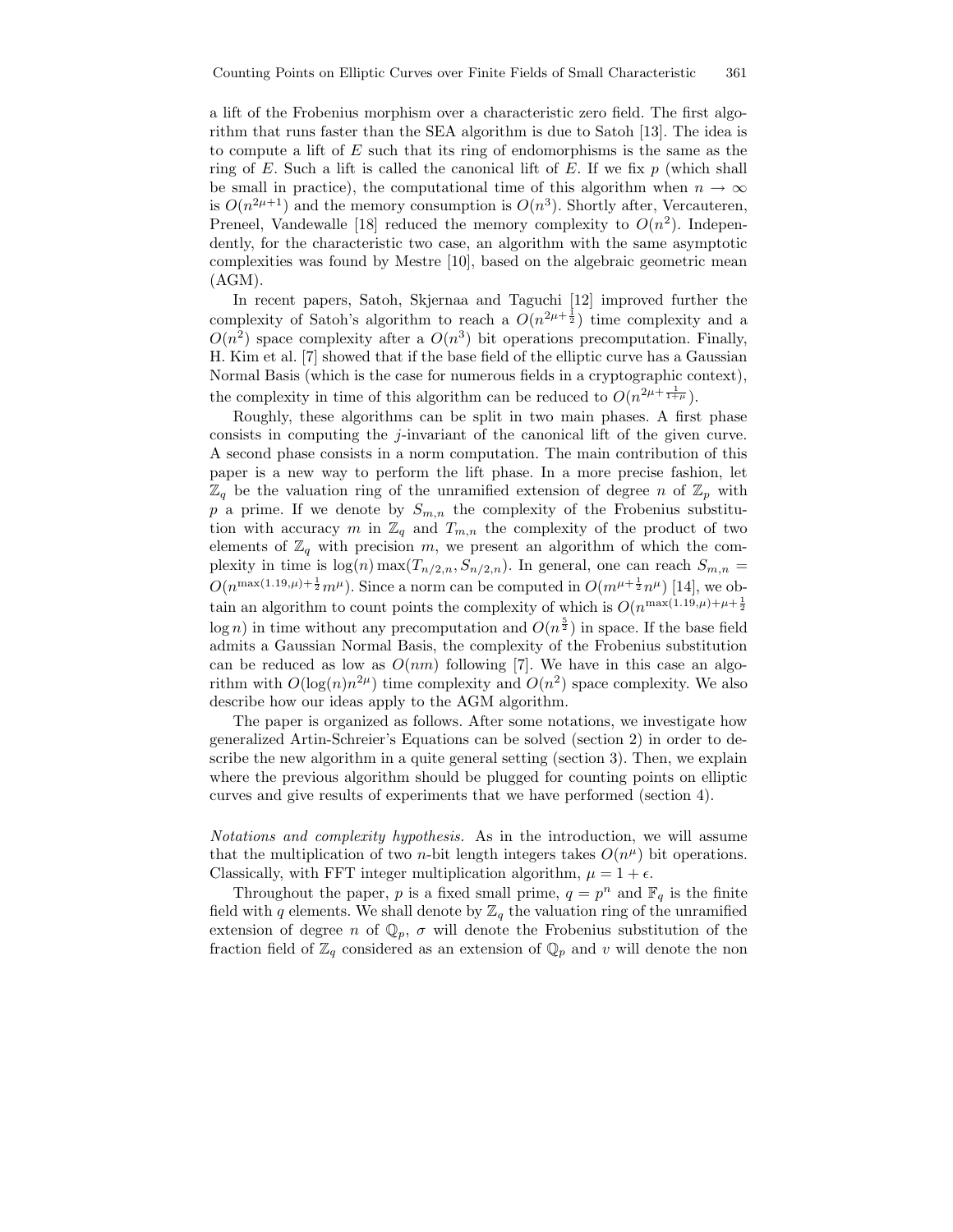archimedian valuation of  $\mathbb{Z}_q$ . For each  $m \in \mathbb{N}^*$ , we have a canonical projection  $\pi_m : \mathbb{Z}_q \to \mathbb{Z}_q/p^m \mathbb{Z}_q$  and we will put  $\pi = \pi_1$  for the projection onto the finite field  $\mathbb{F}_q$ .

Many of mathematical objects involved in the algorithms described in the following can be seen as lists of elements of  $\mathbb{Z}_p$ . Formally speaking, images by  $\pi_m$ of these elements of  $\mathbb{Z}_p$  will be in these algorithms said to be the mathematical objects computed "at precision  $m$ " or "at accuracy  $m$ " or "modulo  $p^{m}$ ". Following the conventions of [12], we will denote by  $T_{m,n}$  the complexity of multiplying two elements of  $\mathbb{Z}_{p^n}$  with accuracy m. Furthermore, in the following  $S_{m,n}$  will be the complexity in time to compute at accuracy  $m$  the image of an element of  $\mathbb{Z}_q$  by a power of the Frobenius substitution.

If E is an elliptic curve over  $\mathbb{F}_q$ ,  $j(E)$  will be its j-invariant and  $E^{\uparrow}$  the canonical lift of E. We will assume that  $j(E) \in \mathbb{F}_q \setminus \mathbb{F}_{p^2}$ . The point at infinity of an elliptic curve will be denoted by  $\mathcal{O}$ .

## 2 Arithmetic with p-adic Elements

#### 2.1 Representing  $\mathbb{Z}_q$

**Polynomial Basis.** Let  $L/K$  be a finite separated algebraic extension of a field  $K$  of degree  $n$ . By the primitive element theorem and the definition of an algebraic extension, there exists non canonical isomorphisms

$$
\varphi: L \to K[t]/F(t)K[t],
$$

with  $F(t)$  an irreducible polynomial of  $K[t]$  of degree n. Such an isomorphism yields a basis of  $L/K$  called a polynomial basis. It provides a classical way to work with L which consists in handling equivalence classes in the quotient of the commutative ring K[t] by one of its maximal ideal  $F(t)K[t]$ . In the specific setting of p-adics, each equivalence class is uniquely determined by a polynomial of  $\mathbb{Q}_p[t]$  of degree strictly smaller than n. Consequently, any element of  $\mathbb{Z}_q$  can be seen as a polynomial of degree smaller than n. With such a representation, adding two elements of  $\mathbb{Z}_q$  is the same as adding two elements of  $\mathbb{Z}_p[t]$ . Multiplying two elements of  $\mathbb{Z}_q$  is the same as multiplying two elements of  $\mathbb{Z}_p[t]$  and reducing the result modulo  $F(t)$ . This yields  $T_{m,n} = O(n^{\mu}m^{\mu})$  for multiplying two elements at precision m.

Since there are numerous irreducible elements of degree n in  $\mathbb{Z}_p[t]$ , there are numerous ways to represent  $\mathbb{Z}_q$ . In order to have a Frobenius computation as fast as possible, it is better in our case to use a polynomial with a small number of terms, each term defined over  $\mathbb{F}_p$  (cf. section 2.2).

**Gaussian Normal Basis.** If moreover we suppose that  $L/K$  is a Galois extension and that  $L = K(\alpha)$ , then we know that  $(\sigma^i(\alpha))$ ,  $0 \le i \le n-1$  is a basis of  $L/K$  called a normal basis. This basis is well suited to compute the action of the Galois group of  $L/K$ . Lifting to  $\mathbb{Z}_q$  Gaussian Normal Basis defined on finite fields [9], we get the following result [7].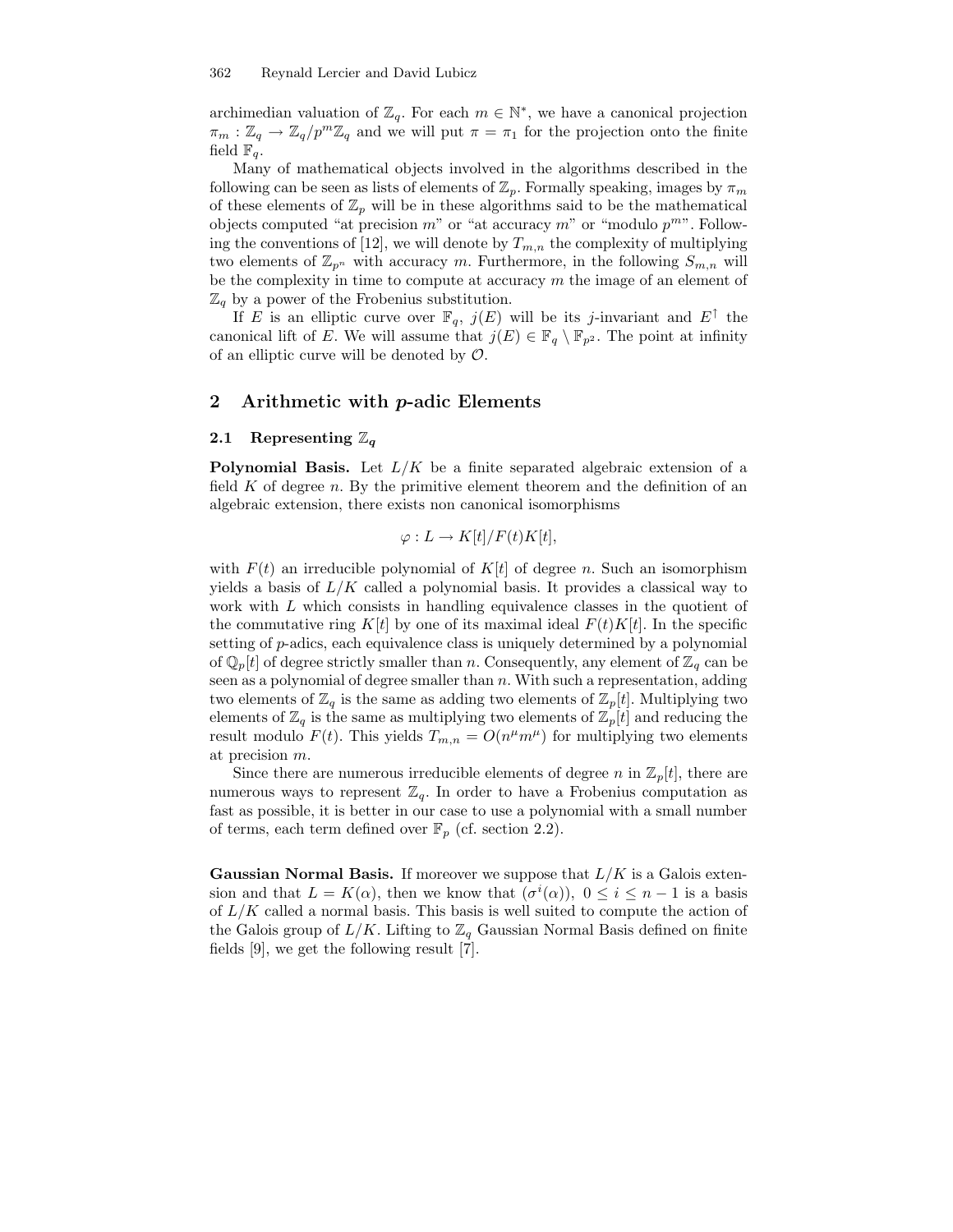**Proposition 1.** Let q be a prime or a prime power, and n, t be positive integers such that nt + 1 is a prime not dividing q. Let  $\gamma$  be a primitive  $(nt + 1) - th$  root of unity in some extension field of of  $\mathbb{Q}_p$ . If  $gcd(Mt/e, n) = 1$  where e denotes the order of q modulo  $nt + 1$ , then for any primitive  $t - th$  root of unity  $\tau$  in  $\mathbb{Z}/(nt+1)\mathbb{Z},$ 

$$
\alpha = \sum_{i=0}^{t-1} \gamma^{\tau^i},
$$

generates a normal basis over  $\mathbb{Q}_p$  called a Gaussian Normal Basis (GNB) of type t. Furthermore,  $[\mathbb{Q}_p(\alpha):\mathbb{Q}_p]=n$ .

H. Y. Kim et al. handled elements of  $\mathbb{Z}_q$  with such a representation by working in the basis defined by  $\gamma$ . This yields  $T_{m,n} = O((tnm)^{\mu})$  for multiplying two elements at precision m.

#### 2.2 Lifting the Frobenius

We now study the complexity of the Frobenius substitution  $\sigma^k$  for  $k \in \mathbb{Z}$ .

**Polynomial Basis.** Let F be the defining polynomial of the extension  $\mathbb{Z}_q$  which can be chosen to have very few non zero coefficients in  $\mathbb{F}_p$  ( $O(\log n)$ ) terms is a reasonable assumption in general). If t is a root of F , then we can compute  $\sigma^k(t)$ with precision  $m$  by the use of a Newton iteration applied to the polynomial  $F$ and initial term  $t^{p^k}$ . The cost of the operation is  $O(\log^2(n)n^{\mu}m^{\mu})$  bit operations if F has got  $O(\log(n))$  terms.

Also, we can write every elements of  $\mathbb{Z}_q$  as a sum  $x = \sum_{i=0}^{n-1} x_i t^i$  with  $x_i \in \mathbb{Z}_p$ . We have

$$
\sigma^{k}(x) = \sum_{i=0}^{n-1} x_i \sigma^{k}(t)^{i}, \ \forall k \in \mathbb{Z},
$$
\n(1)

and to get the result, it remains to substitute  $\sigma^k(t)$  as a polynomial in equation (1). This substitution can be easily done in  $n(nm)$ <sup> $\mu$ </sup> bit operations.

Vercauteren pointed out to the authors that an algorithm due to Brent and Kung [1] can be improved to decrease significantly this complexity [17]. Briefly, Brent and Kung's algorithm consists in writing x as  $\sqrt{n}$  blocks of  $\sqrt{n}$  terms, in precomputing  $\sqrt{n}$  powers of  $\sigma^k(t)$ , in substituting in each block t by  $\sigma^k(t)$ and finally in obtaining the result with  $\sqrt{n}$  additional multiplications in  $\mathbb{Z}_q$ . Vercauteren's idea is to replace the  $\sqrt{n}$  substitutions involved in Brent and Kung's algorithm by the product of a  $\sqrt{n} \times \sqrt{n}$  matrix (obtained with the coefficients in  $\mathbb{Z}_p$  of x) by a  $\sqrt{n} \times n$  matrix (obtained with the coefficients of the powers of  $\sigma^k(t)$ ). This can be done with  $\sqrt{n}$  matrix products of size  $\sqrt{n} \times \sqrt{n}$ . Coppersmith and Winograd [3] have an asymptotic time complexity for a  $D \times D$ matrix multiplication of  $O(D^{2.38})$ , but with a large constant factor. In practice, Strassen's algorithm [16] is often used, it has a  $O(D^{2.81})$  time complexity.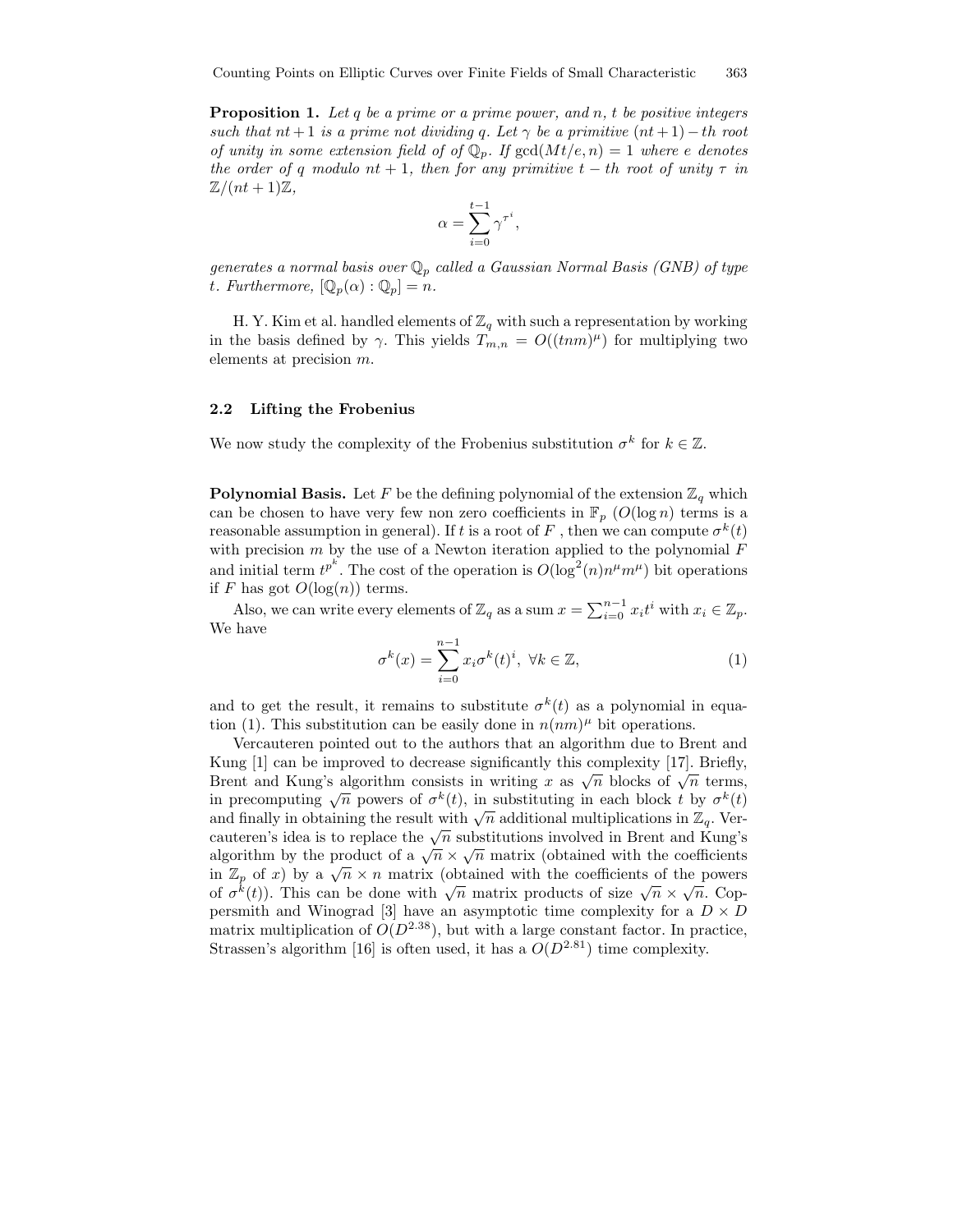Therefore, we have from a theoretical (resp. practical) viewpoint  $S_{m,n}$  =  $O(n^{\max(1.19,\mu)+\frac{1}{2}}m^{\mu})$  (resp.  $O(n^{\max(1.4,\mu)+\frac{1}{2}}m^{\mu})$ ) in this case. Furthermore we have to store  $\lfloor \sqrt{n} \rfloor$  polynomials, so a space complexity of  $O(n^{\frac{3}{2}}m)$ .

Remark 1. Satoh, Skjernaa and Taguchi [12] exhibit an other way to compute  $\sigma$ or  $\sigma^{-1}$ . It consists in working in a basis generated by a  $q-1$ -th root of unity  $\psi$ in  $\mathbb{Z}_q$ . This can be done at precision m at the expense of a precomputation with  $O(n^{1+\mu}m)$  time complexity. Then, this yields an algorithm to compute  $\sigma$  or  $\sigma^{-1}$ with time complexity equal to  $O(n^{\mu}m^{\mu})$ . However, it is not clear to the authors how this can be extended in order to have an algorithm with complexity smaller than  $O(n^{\max(1.19,\mu)+\frac{1}{2}}m^{\mu})$  to compute  $\sigma^{k}, k \in \mathbb{Z}$ .

Gaussian Normal Basis. In the case of a base field handled with a Gaussian Normal Basis of type t as described at the end of section 2.1, computing  $\sigma^k$ can be done by a simple permutation of the  $nt$  components of  $x$ . This can be easily done in  $S_{m,n} = O(nmt)$  bit operations. A more elaborated implementation strategy (with indexes) yields a  $O(n)$  time complexity [7].

### 2.3 Computing p-adic Norms

**Polynomial Basis.** Satoh outlines that when  $\text{ord}_p(a-1) > \frac{1}{p-1}$ , the following formula can be used

$$
N_{\mathbb{Z}_q/\mathbb{Z}_p}(a) = \exp(\mathrm{Tr}_{\mathbb{Z}_q/\mathbb{Z}_p}(\log a)).
$$

This yields a  $O(n^{\mu}m^{\mu+\frac{1}{2}})$  time complexity with space equal to  $O(nm)$  with the clever algorithm described in [12].

In the more general case  $a \in \mathbb{Z}_q^{\times}$  and p odd, one can compute the norm of an element by

$$
N_{\mathbb{Z}_q/\mathbb{Z}_p}(a) = \mathrm{T}(N_{\mathbb{F}_q/\mathbb{F}_p}(\pi(a))N_{\mathbb{Z}_q/\mathbb{Z}_p}(\mathrm{T}(\pi(a)^{-1})a),
$$

where  $T$  is the Teichmüller lifting map [14]. The complexity of this method is the same as the previous one, except when  $m$  is much larger than  $n$ . In this last case, the complexity of Satoh's approach is  $O(n^{\mu+1}m^{\mu})$ .

In fact, we can use the algorithm NewtonLift (cf. section 3) with a polynomial  $\phi$  given as  $\phi(x, y) = x^p - y$ , to compute the Teichmüller lifting map too.

Gaussian Normal Basis. In a Gaussian Normal Basis of type t, H. Y. Kim et al. described an algorithm of the type "divide and conquer" in order to compute the norm of an element of  $\mathbb{Z}_q$  with precision m. This algorithm has got a  $O((\log n)n^{\mu}m^{\mu})$  time complexity and a  $O(n^{\mu}m^{\mu})$  space complexity.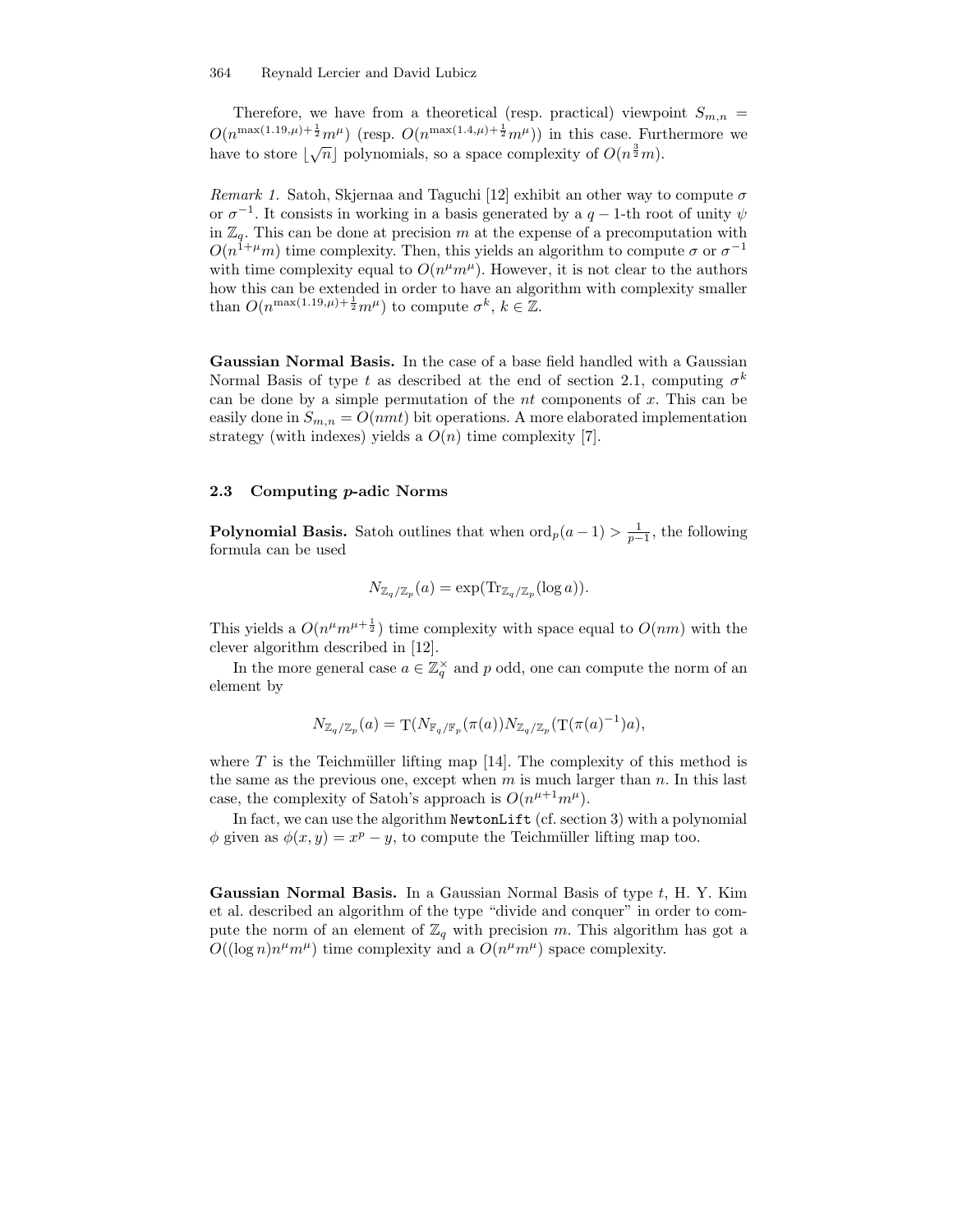### 2.4 Computing Roots of Generalized Artin-Schreier's Equations

We recall that if  $\mathbb{F}_q$  is a field of characteristic p, an Artin-Schreier's equation is an equation of the form  $x^p - x + \beta = 0$  with  $\beta \in \mathbb{F}_q$ . Such an equation is known to have a solution provided that  $\text{Tr}_{\mathbb{F}_q/\mathbb{F}_p}(\beta) = 0$ . In an slightly different setting, we will say that an equation is a generalized Artin-Schreier's equation if it can be written as

$$
\sigma(x) + ax + b = 0, \text{ with } a, b \in \mathbb{Z}_q. \tag{2}
$$

In particular,  $\pi$  applied to equation (2) gives all classical Artin-Schreier's equations. We present here an algorithm to find a root of such an equation.

| Algorithm 2.1 ArtinSchreierRoot                                                                                                                         |
|---------------------------------------------------------------------------------------------------------------------------------------------------------|
| Algorithm to solve generalized Artin-Schreier's equation.                                                                                               |
| INPUT: a and b in $\mathbb{Z}_q/p^m\mathbb{Z}_q$ , m and $\nu$ in N.<br>OUTPUT: A and B such that a solution of $\sigma(x) = ax + b \mod p^m$ satisfies |
| $\sigma^{\nu}(x) = \sigma^{\nu}(A)x + \sigma^{\nu}(B) \bmod p^m$ .                                                                                      |
| <b>Step 1. if</b> $\nu = 1$ then return $\sigma^{n-1}(a) \mod p^m$ , $\sigma^{n-1}(b) \mod p^m$ ;                                                       |
| <b>Step 2.</b> A, $B :=$ ArtinSchreierRoot $(a, b, m, \lfloor \frac{\nu}{2} \rfloor);$                                                                  |
| <b>Step 3.</b> A, $B := A\sigma^{n-\lfloor \frac{\nu}{2} \rfloor}(A) \bmod p^m$ , $A\sigma^{n-\lfloor \frac{\nu}{2} \rfloor}(B) + B \bmod p^m$ ;        |
| <b>Step 4. if</b> $\nu$ mod $2 = 1$ then $A, B := A\sigma^{n-\nu}(a) \mod p^m$ , $A\sigma^{n-\nu}(b) + B \mod p^m$ ;                                    |
| Step 5. return $A, B$ ;                                                                                                                                 |

Correctness. We now explain that the algorithm returns the right result. By an easy recurrence with starting point  $\sigma(x) = ax + b$ , we can write that for all  $k \in \mathbb{N}, \sigma^k(x) \equiv a_k x + b_k \mod p^m$ . We know that  $\sigma^n(x) = x$ , which means that  $(1 - a_n)x = b_n$ . To compute  $a_n$  and  $b_n$ , algorithm 2.1 is an adaptation of the classical "square and multiply" algorithm (used for exponentiations) based on the following composition formula,

$$
\forall k, k' \in \mathbb{Z}^2, \ \sigma^{k+k'}(x) = \sigma^{k'}(a_k)a_{k'}x + \sigma^{k'}(a_k)b_{k'} + \sigma^{k'}(b_k).
$$

Complexity. The algorithm goes through step 3 or step 4 a number of times which is  $O(\log n)$  and these steps are performed in  $\max(S_{m,n}, T_{m,n})$ . Therefore, the complexity in time, of this algorithm is  $O(\log n) \max(S_{m,n}, T_{m,n})$ . We have showed previously that the space complexity of  $S_{m,n}$  is  $O(n^2)$  if the base field admits a Gaussian Normal Basis and  $O(n^{\frac{5}{2}})$  otherwise.

Remark 2. If the valuation of a is greater than zero, it should be noted that some implementation tricks can be used to improve the constant term of the complexity of the algorithm ArtinSchreierRoot.

- First, if we put  $(A, B)$  = ArtinSchreierRoot $(a, b, m, \nu)$ , we have  $v(A) \geq \nu$ . As a consequence, if  $m \leq \nu$ , then  $A = 0 \mod p^m$ .
- Second, if we put  $\kappa = \lfloor \frac{\nu}{2} \rfloor$  in the expression  $A\sigma^{n-\kappa}(A) \mod p^m$  (resp.  $A\sigma^{n-\kappa}(B) + B$ ) computed in step 3, we have that  $v(A\sigma^{n-\kappa}(A)) \geq 2\kappa$  (resp.  $v(A\sigma^{n-\kappa}(B)) \geq \kappa$  and so this computation has to be done only to precision  $m - 2\kappa$  (resp.  $m - \kappa$ ). Similar optimizations hold for step 4.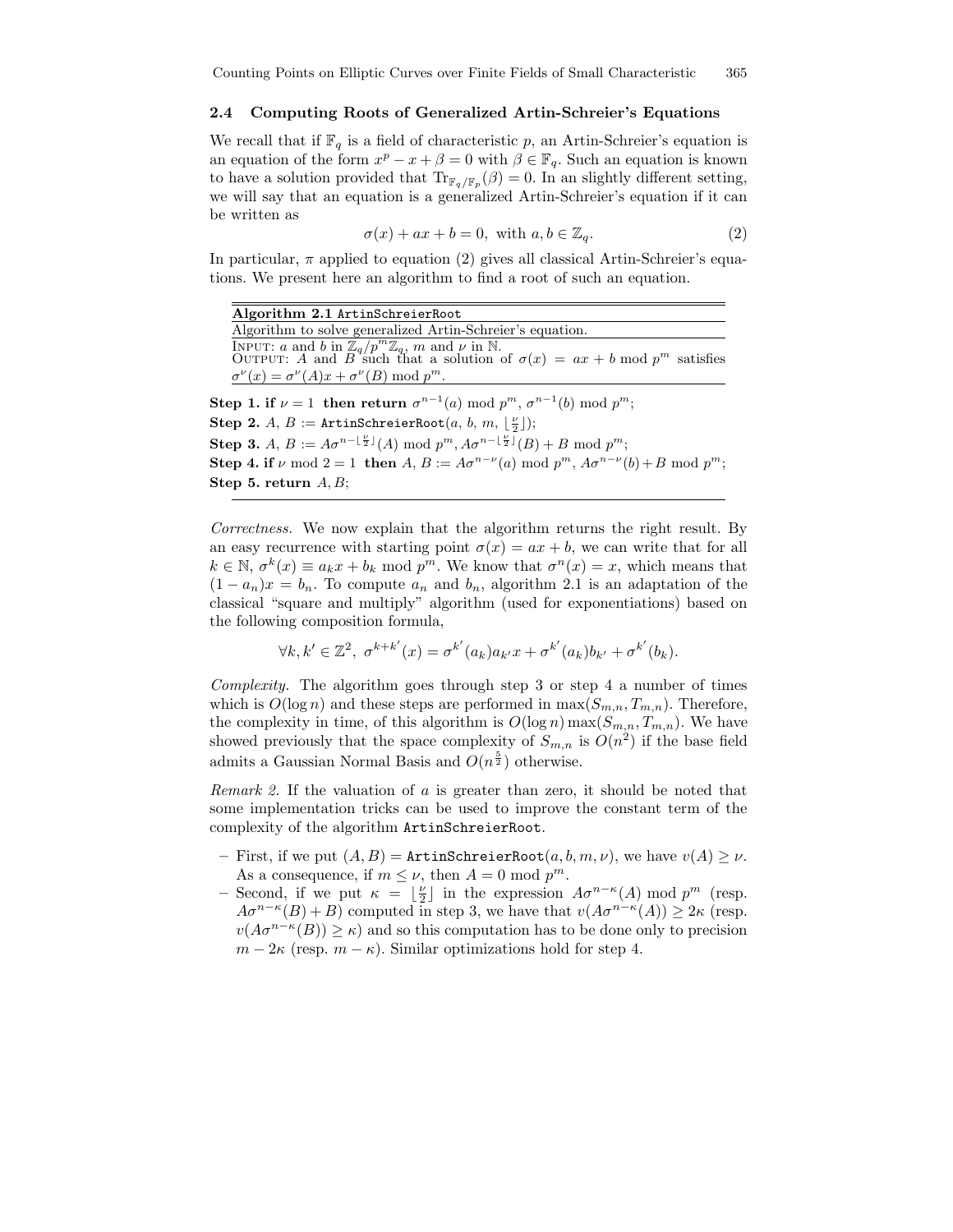Remark 3. Any fast exponentiating algorithm based on "addition-subtraction" chains can be adapted in this case, this yields in practice an easy speeding up.

Remark 4. Algorithm 2.1 is obviously still valid if we replace  $\sigma$  by any element  $\Sigma$  of Gal $(L/\mathbb{Q}_p)$  with L the fraction field of  $\mathbb{Z}_q$ . In particular, it is still true for  $\sigma^{-1}.$ 

# 3 Lifting Algorithms

In this section, we describe an algorithm which solves a general problem involved in the counting points algorithms considered in section 4. This problem consists, for a fixed  $m \in \mathbb{N}$ , in finding a root in  $\mathbb{Z}_q$  at precision m of an equation of the form

$$
\phi(x, \Sigma(x)) = 0,\t\t(3)
$$

with  $\phi$  a polynomial with coefficients in  $\mathbb{Z}_q$  when a solution  $x_0$  at low precision of such an equation is already known.

More specifically, Satoh et al. underlined the importance in the so-called SST algorithm to solve this problem when  $\phi$  is equal to  $\Phi_p$ , the p-th modular polynomial (to compute the *j*-invariant of the canonical lift) [12], or equal to  $x^p - y$  (for computing the Teichmüller lift) [14]. Since the idea behind the SST algorithm is to use the Taylor expansion of  $\phi$  to increment by one the precision of the root of equation (3) computed at the intermediate steps in the algorithm, it is not difficult to generalize it to a more general  $\phi$ . This is what was done for instance in [5] with a polynomial  $\phi$  related with the AGM method. We give the corresponding algorithm for the general case in section 3.1, before comparing it with a new approach developed in section 3.2.

## 3.1 SST Algorithm

This algorithm can be seen as an application of the following proposition.

**Proposition 2.** Let L be a field complete with respect to a non archimedian valuation v and R be its valuation ring. Let  $\phi(x, y) \in R[x, y]$  be a polynomial in two variables,  $\Sigma$  a valuation preserving morphism of R and  $\alpha_0 \in R$  such that

$$
v(\phi(\alpha_0, \Sigma(\alpha_0))) > 2v(\frac{\partial \phi}{\partial x}(\alpha_0, \Sigma(\alpha_0)))
$$

and

$$
v(\frac{\partial \phi}{\partial y}(\alpha_0, \Sigma(\alpha_0))) > v(\frac{\partial \phi}{\partial x}(\alpha_0, \Sigma(\alpha_0)))
$$

if we define the sequence  $\alpha_i$  by the recurrence relation

$$
\alpha_{i+1} = \alpha_i - \frac{\phi(\alpha_i, \Sigma(\alpha_i))}{\frac{\partial \phi}{\partial x}(\alpha_i, \Sigma(\alpha_i))}
$$

then the sequence  $(\alpha_i, \Sigma(\alpha_i))$  converges toward a root of  $\phi$  in R.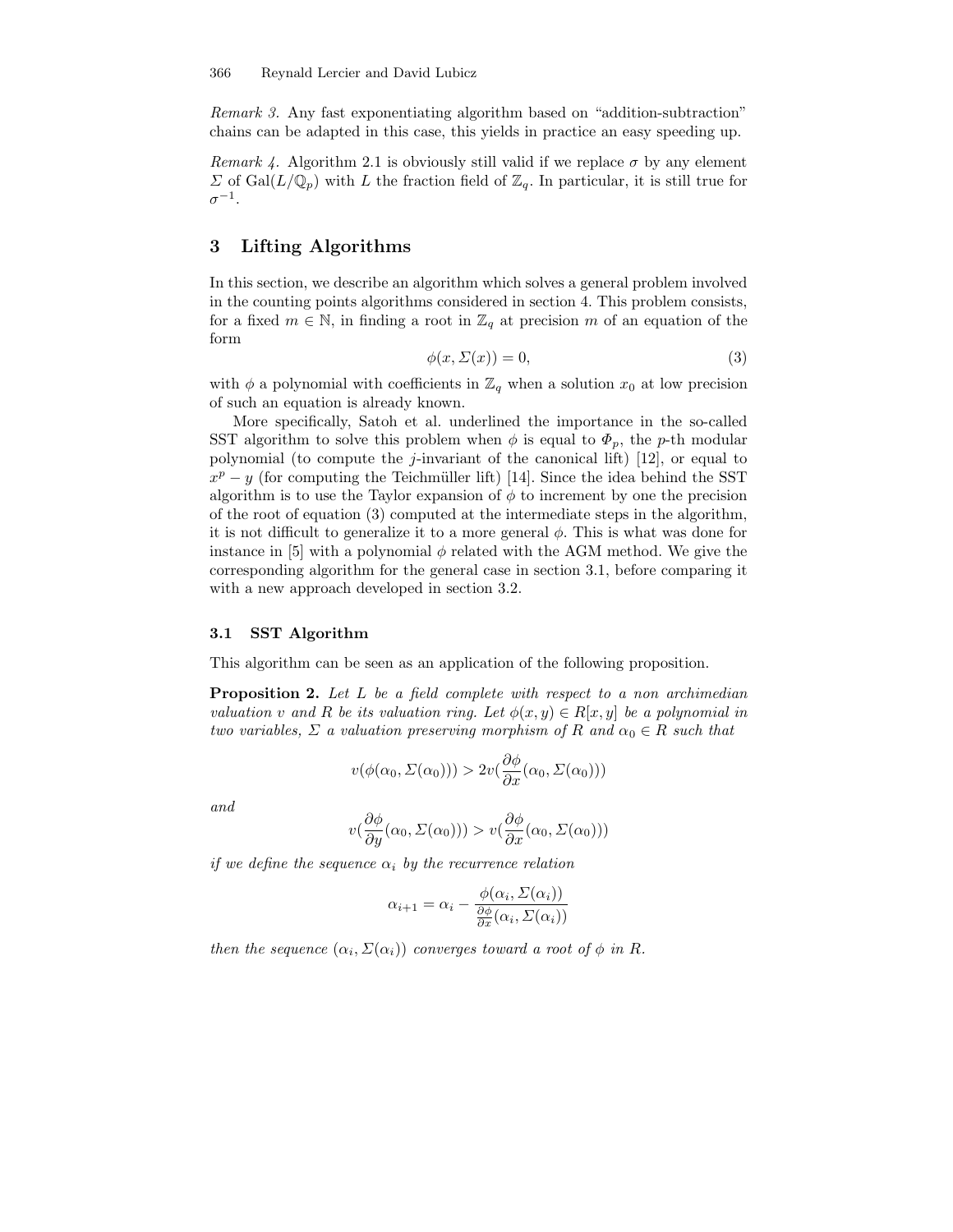*Proof.* For convenience, we put  $f(\alpha_i) = \phi(\alpha_i, \Sigma(\alpha_i))$ ,  $f_x(\alpha_i) = \partial_x \phi(\alpha_i, \Sigma(\alpha_i))$ and  $f_y(\alpha_i) = \partial_y(\alpha_i, \Sigma(\alpha_i))$ . We show inductively that  $v(\alpha_i) \geq 0$  and that  $v(f(\alpha_i)/f_x^2(\alpha_i)) > 0$ . In the course of the proof, we will show that  $v(f(\alpha_{i+1})) > 0$ .  $v(f(\alpha_i))$ , which clearly implies the result.

1. As  $v(f(\alpha_i)/f_x^2(\alpha_i)) > 0$ , we have by hypothesis

$$
v(\alpha_{i+1} - \alpha_i) = v(f(\alpha_i)/f_x(\alpha_i)) > v(f_x(\alpha_i)) \ge 0
$$
\n<sup>(4)</sup>

and, as  $v(\alpha_i) \geq 0$ , we obtain that  $v(\alpha_{i+1}) \geq 0$ . 2. By a Taylor expansion, we have

$$
f(\alpha_{i+1}) = f(\alpha_i) - f_x(\alpha_i) \frac{f(\alpha_i)}{f_x(\alpha_i)} - f_y(\alpha_i) \Sigma \left( \frac{f(\alpha_i)}{f_x(\alpha_i)} \right) + \Lambda(\alpha_i)
$$

with

$$
v(\Lambda(\alpha_i)) \ge v\left(\frac{f^2(\alpha_i)}{f_x^2(\alpha_i)}\right) \text{ and } v(f_y(\alpha_i)) \sum \left(\frac{f(\alpha_i)}{f_x(\alpha_i)}\right) = v\left(\frac{f_y(\alpha_i)}{f_x(\alpha_i)}\right) v(f(\alpha_i)).
$$

As a consequence, we obtain using the hypothesis  $v(f_y(\alpha_i)/f_x(\alpha_i)) > 0$ , that

$$
v(f(\alpha_{i+1})) \ge \min(v\left(\frac{f(\alpha_i)}{f_x^2(\alpha_i)}\right), v\left(\frac{f_y(\alpha_i)}{f_x(\alpha_i)}\right))v(f(\alpha_i)) > v(f(\alpha_i)).
$$
 (5)

By induction hypothesis, we have that  $v(f(\alpha_{i+1})-f(\alpha_i)) = v(f(\alpha_i)/f_x(\alpha_i)) \ge$  $v(f_x(\alpha_i))$  and so, by a Taylor expansion of  $f_x(\alpha_{i+1})$  and  $f_y(\alpha_{i+1})$  combined with equation (4), we get that  $v(f_x(\alpha_{i+1})) = v(f_x(\alpha_i))$  and  $v(f_y(\alpha_{i+1})) \ge$  $v(f_y(\alpha_i)) > v(f_x(\alpha_{i+1}))$ . As a consequence of equation (5), we obtain

$$
v(f(\alpha_{i+1})/f_x^2(\alpha_{i+1})) > v(f(\alpha_i)/f_x^2(\alpha_i)).
$$

From equation (4), this yields  $v(\alpha_{i+2} - \alpha_{i+1}) > v(\alpha_{i+1} - \alpha_i)$ .

Using proposition 2, SST algorithms can be seen as an application of algorithm 3.1.

| Algorithm 3.1 SSTLift                                                                                                                   |
|-----------------------------------------------------------------------------------------------------------------------------------------|
| Algorithm to compute a root of $\phi(x, \Sigma(x))$ mod $p^m$ , knowing a solution $x_0$                                                |
| modulo $p^{2k+1}$ where $k = v(\partial \phi / \partial x(x_0, \Sigma(x_0)))$ .                                                         |
| INPUT: $x_0 \in \mathbb{Z}_q/p^{2k+1}\mathbb{Z}_q$ , $m \in \mathbb{N}$ .<br>OUTPUT: $x$ a solution of $\phi(x, \Sigma(x))$ mod $p^m$ . |
|                                                                                                                                         |

Step 1.  $w := [m^{\mu/(\mu+1)}]; d$  any lift of  $\partial_x \phi(x_0, \Sigma(x_0))$  to  $\mathbb{Z}_q/p^{w+k}\mathbb{Z}_q;$ **Step 2.** x any lift of  $x_0$  to  $\mathbb{Z}_q/p^{w+k}\mathbb{Z}_q$ Step 3. for  $(i := k + 1; i < w + k; i := i + 1)$  { Step 4.  $y := \Sigma(x);$ Step 5.  $x := x - \phi(x, y)/d;$ Step 6. } Step 7.  $y := \Sigma(x) \mod p^{w+k}$ ;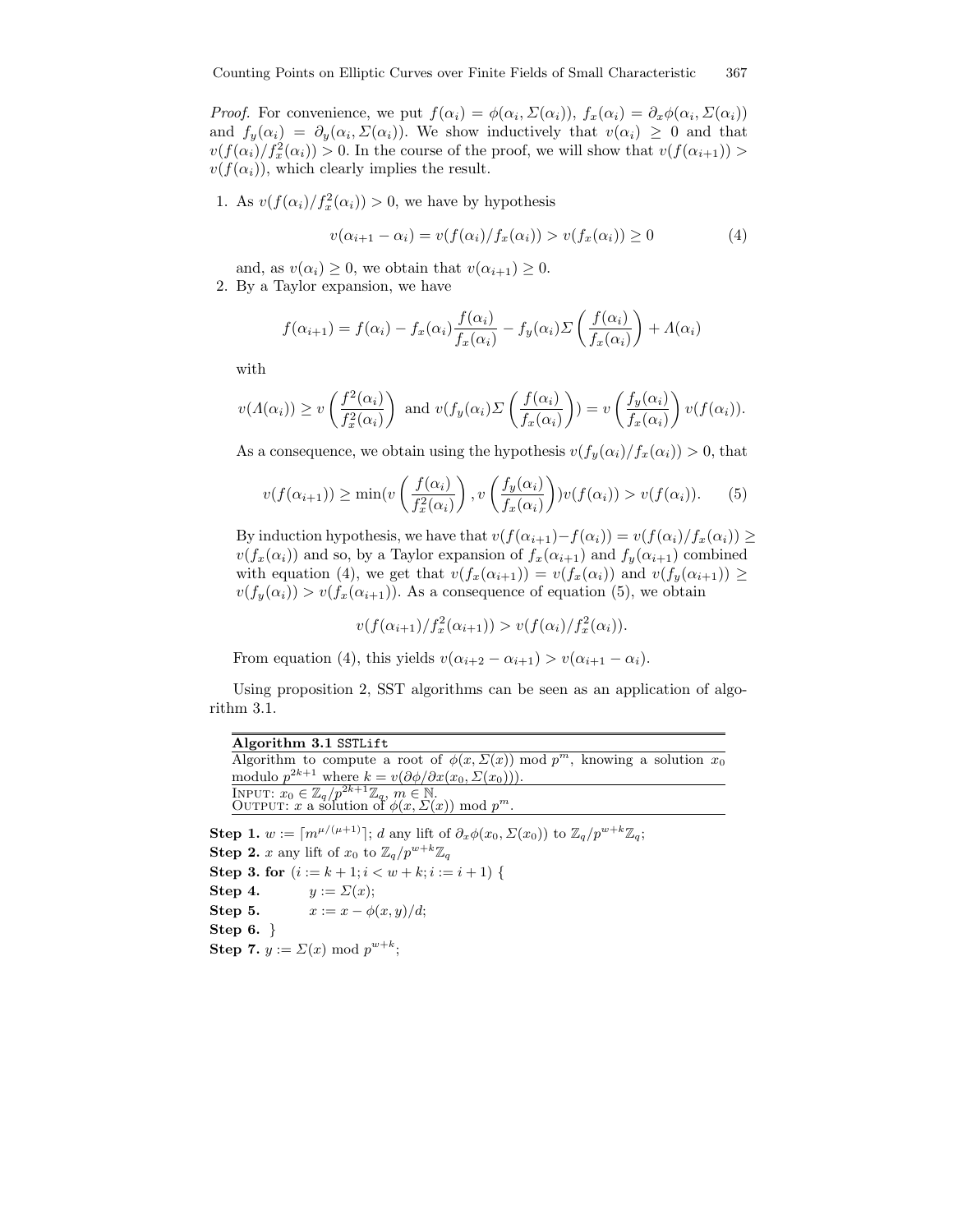**Step 8.**  $D_x := \partial_x \phi(x, y) \text{ mod } p^{w+k}; D_y := \partial_y \phi(x, y) \text{ mod } p^{w+k};$ Step 9. for  $(j := 1; jw + k < m; j := j + 1)$ { **Step 10.** Lift x to  $\mathbb{Z}_q/p^{(j+1)w+k}\mathbb{Z}_q$ ; **Step 11.**  $y := \Sigma(x) \bmod p^{(j+1)w+k};$ **Step 12.**  $V := \phi(x, y) \bmod p^{(j+1)w+k};$ **Step 13.** for  $(i := 0; i < w; i := i + 1)$  { **Step 14.**  $\Delta_x = -p^{-(jw+i)}V/d;$ **Step 15.**  $\Delta_y = \Sigma(\Delta_x) \text{ mod } p^{w-i+k};$ **Step 16.**  $x := x + p^{jw+i} \Delta_x \text{ mod } p^{(j+1)w+k};$ **Step 17.**  $V := V + p^{jw+i} (D_x \Delta_x + D_y \Delta_y) \text{ mod } p^{(j+1)w+k};$ Step 18. Step 19. } Step 20. return  $x$ ;

In algorithm 3.1, we can take for  $\Sigma$  either the Frobenius or the inverse Frobenius substitution. If we replace  $\phi$  in (3.1) by  $\phi(x, y) = \Phi_p(y, x)$  the p-th modular polynomial (resp. by  $\phi(x, y) = y^p - x$ ) we get the algorithm 2.1 of [12] (resp. algorithm 3 of [14]).

Complexity. We refer to the article [12] for a detailed complexity analysis of the algorithm. Briefly, the complexity depends on the time spent in the outer and inner loops which begin respectively at step 9 and 13. Due to the fact to the outer loop is executed at most  $\lceil m/w \rceil$  times and the inner loop is performed at most  $m$  times, it is easy to deduce that the overall complexity of the algorithm is

$$
O(\max((m/w) \max(S_{w,n}, T_{w,n}), \sum_{1 \leq j \leq m/(w+1)} T_{(j+1)w,n})).
$$

Since in Satoh's case,  $S_{m,n} = T_{m,n} = O(n^{\mu}m^{\mu})$ , we recover the  $O(\max(m(nw)^{\mu}))$ ,  $n^{\mu}m^{\mu+1}w^{-1}$ ) complexity proved in [12].

Remark 5. It should be noted that proposition 2 yields a linear convergence.

## 3.2 Extending Newton's Algorithm

We now present an enhanced version of the preceding algorithm in the case of the morphism  $\Sigma$  is a power of  $\sigma$ . The main idea behind our approach is to slightly modify the well-known Newton's algorithm for computing roots of univariate polynomials over  $\mathbb{Z}_q$  in order to recover a quadratic convergence.

Specifically, let  $\phi \in \mathbb{Z}_p[x, y]$  be a bivariate polynomial with coefficients in  $\mathbb{Z}_q$ . Let  $x_0 \in \mathbb{Z}_q$  be a zero of the equation  $\phi(x, \Sigma(x)) = 0 \text{ mod } p^w$ ,  $w \in \mathbb{N}$ . We suppose moreover that we have

$$
v(\frac{\partial \phi}{\partial x}(x_0, \Sigma(x_0))) \ge v(\frac{\partial \phi}{\partial y}(x_0, \Sigma(x_0)))
$$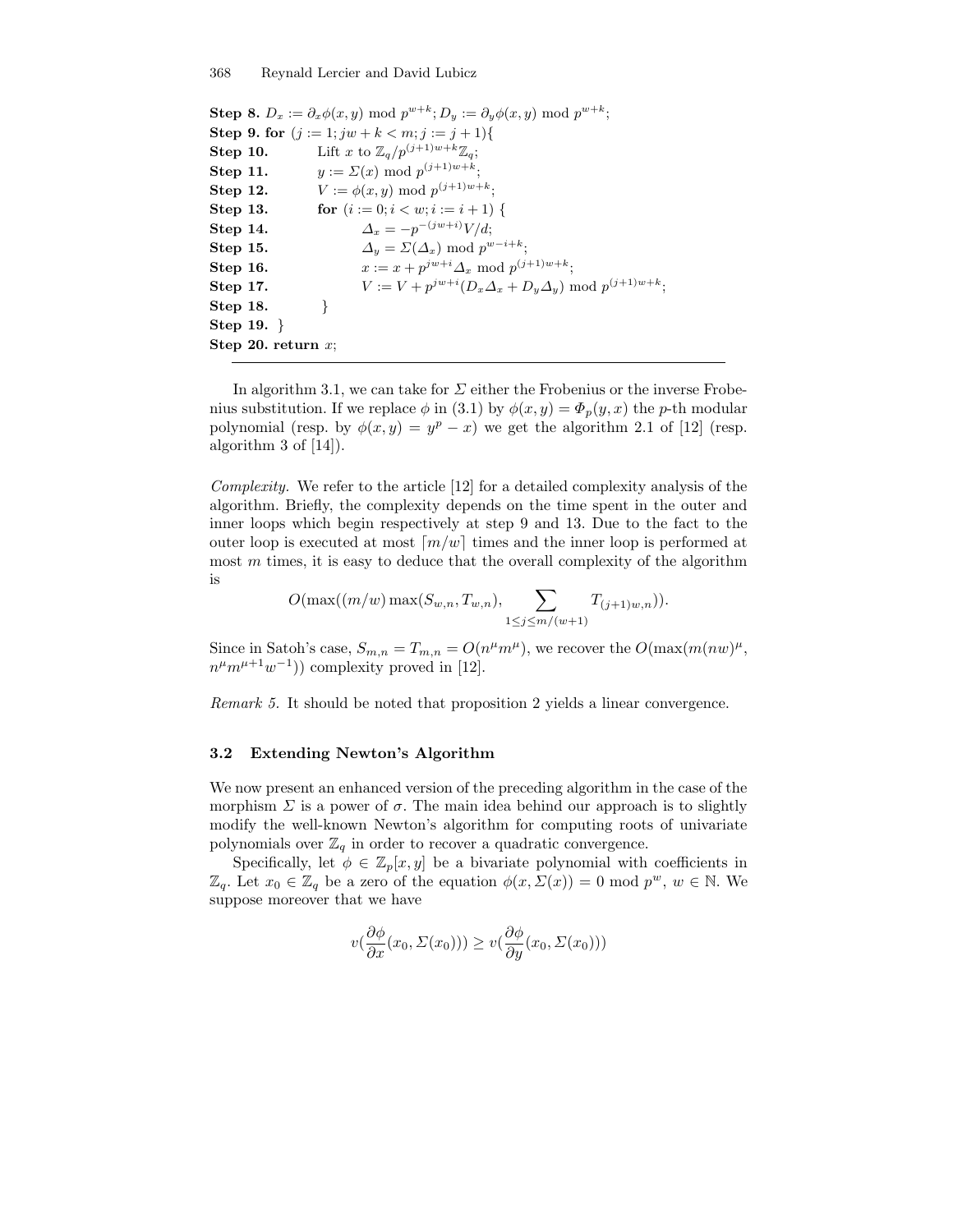and

$$
v(\phi(x_0, \Sigma(x_0))) > v\left(\frac{\partial \phi}{\partial y}\right)^2 (x_0, \Sigma(x_0))).
$$

The only difficulty against the univariate polynomial case is the composition with Σ. But, since such morphisms preserve valuations, proving a result in this case is very close to the proof for the classical Newton convergence [8, pages 493-494]. We omit it here and prefer to give directly the corresponding algorithm.

Algorithm 3.2 NewtonLift Algorithm to compute a root of  $\phi(x, \Sigma(x)) \mod p^m$ , knowing a solution  $x_0$ modulo  $p^{2k+1}$  where  $k = v(\partial \phi / \partial y(x_0, \Sigma(x_0)))$ . INPUT:  $x_0 \in \mathbb{Z}_q/p^{2k+1}\mathbb{Z}_q$ ,  $m \in \mathbb{N}$ .<br>OUTPUT:  $x$  a solution of  $\phi(x, \Sigma(x))$  mod  $p^m$ . Step 1. if  $m \leq 2k+1$  then return  $x_0$ ; Step 2.  $w := \lceil \frac{m}{2} \rceil + k;$ Step 3.  $x :=$  NewtonLift $(x_0, w)$ ; **Step 4.** Lift x to  $\mathbb{Z}_q/p^m\mathbb{Z}_q$ ;  $y := \Sigma(x) \mod p^m$ ; **Step 5.**  $\Delta_x := \partial_x \phi(x, y) \text{ mod } p^{w-k}; \ \Delta_y := \partial_y \phi(x, y) \text{ mod } p^{w-k};$ Step 6.  $V := \phi(x, y) \text{ mod } p^m$ ;  $\textbf{Step 7.}\; a, b := \texttt{ArtinSchreierRoot}(-V/(p^{w-k} \varDelta_y), -\varDelta_x/\varDelta_y, w-k,n);$ Step 8. return  $x + p^{w-k}(1 - a)^{-1}b$ ;

Correctness. We assume inductively that we know a root  $x_0$  of  $\phi(x, \Sigma(x))$  at precision  $w = \lceil \frac{m}{2} \rceil + k$  and we explain why the algorithm returns a root of the same equation at precision  $m$ .

If we put  $f(x) = \phi(x, \Sigma(x))$ , we have, once  $x_0$  lifted to precision  $2w - 2k$ ,

$$
\forall \delta \in \mathbb{Z}_q, \ f(x_0 + p^{w-k}\delta) - f(x_0) \equiv p^{w-k}(\delta \Delta_x + \Sigma(\delta) \Delta_y) \text{ mod } p^{2w-2k},
$$

with  $\Delta_x \equiv \partial_x \phi(x_0, \Sigma(x_0)) \mod p^{w-k}$  and  $\Delta_y \equiv \partial_y \phi(x_0, \Sigma(x_0)) \mod p^{w-k}$ . We want to find  $\delta$  at precision  $w - k$  such that  $f(x_0 + p^{w-k}\delta) \equiv 0 \mod p^{2w-2k}$ , which we can restate in the following form,

$$
-\frac{f(x_0)}{p^{w-k}} \equiv \delta \Delta_x + \Sigma(\delta) \Delta_y \text{ mod } p^{w-k}.
$$
 (6)

Rewriting equation (6) as  $\Sigma(\delta) \equiv a\delta + b \mod p^{w-k}$ , with  $a = -\Delta_x/\Delta_y$  and  $b = -f(x_0)/p^{w-k}\Delta_y$ , we recognize an Artin-Schreier's equation since a and b are in  $\mathbb{Z}_q$ . Calling algorithm 2.1 for  $\Sigma$  with a and b, yields a solution  $\delta$  at precision  $w - k$  and  $x + p^{w-k} \delta$  is a root of f with precision at least equal to m.

Complexity. The algorithm calls itself recursively  $O(\log n)$  times and the step with the largest cost is the call to ArtinSchreierRoot algorithm. The complexity of this call is  $O(\log n) \max(S_{w,n}, T_{w,n})$  where w is nearly multiplied by two at each recursive call. Therefore, the complexity of this algorithm is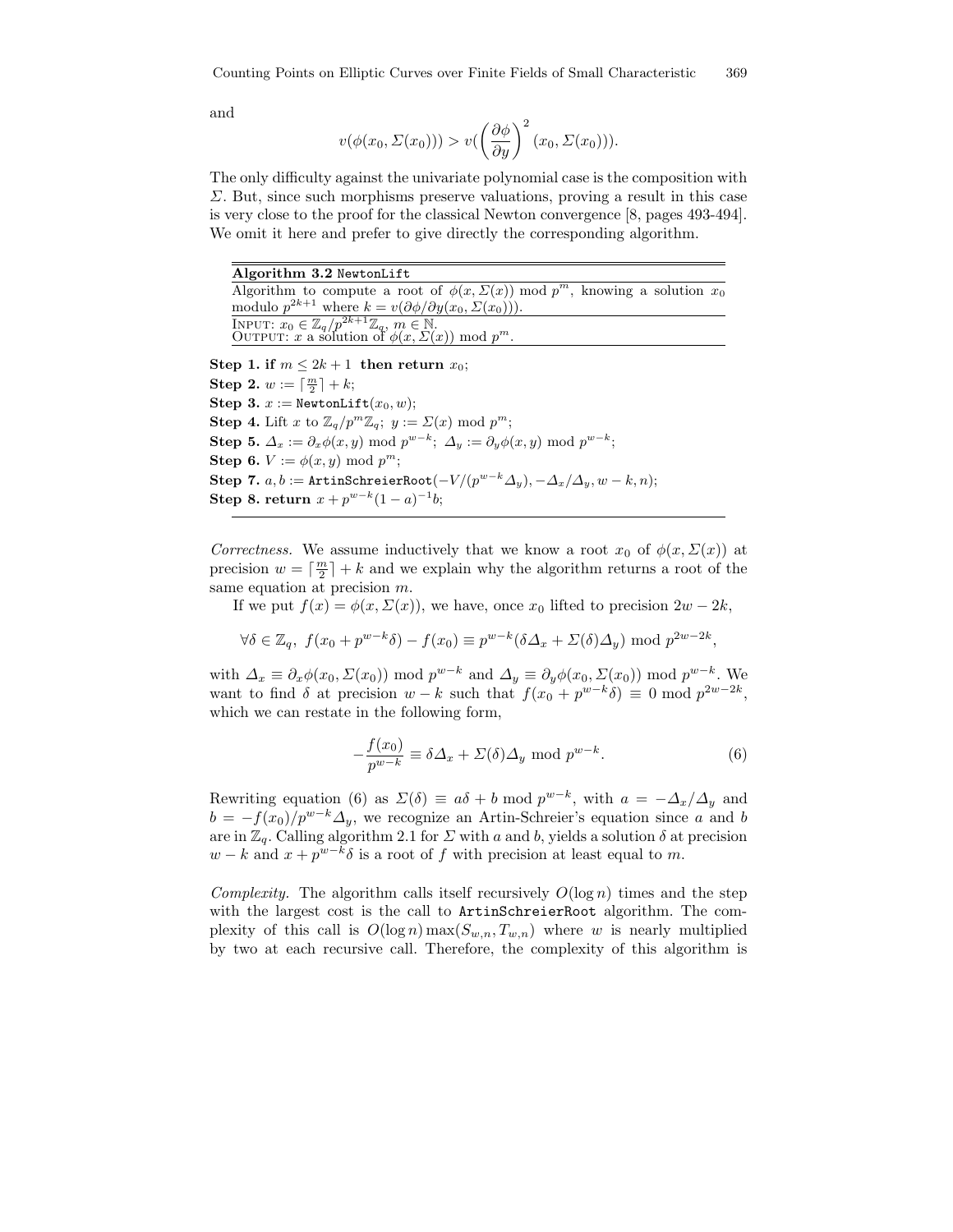$O(\log n \max(S_{m,n}, T_{m,n}))$ . In general, this yields a  $O(m^{\mu}n^{\max(1.19,\mu)+\frac{1}{2}} \log n)$ time complexity and a  $O(mn^{\frac{3}{2}})$  space complexity (cf. section 2)). Over Gaussian Normal Basis, this yields a  $O(\log(n)n^{\mu}m^{\mu})$  time complexity and a  $O(nm)$  space complexity.

# 4 Application to Point Counting

We now illustrate how we can use algorithm 3.2 to compute the canonical lift of an elliptic curve. We apply these ideas to the Satoh's and Mestre's algorithms.

## 4.1 Satoh's Algorithm

We quickly recall Satoh's algorithm  $[14]$  to count points on elliptic curves E defined over  $\mathbb{F}_q$ . For this, if f is an isogeny between two elliptic curves  $E_1$  and  $E_2$ and  $\tau_i = -X_i/Y_i$  a local parameter of  $E_i$  around  $\mathcal{O}_i$  then we have an expansion of f around O as  $f^*(\tau_2) = c_1 \tau_1 + c_2 \tau_2 + \dots$  and we put  $\text{lc}(f) = c_1$  the leading coefficient of this expansion.

Let  $E^{(i)}$  be the image of the *i*<sup>th</sup> iterate of the little Frobenius on E and  $V_p^{(i)}$ be the dual of the little Frobenius between  $E^{(i-1)}$  and  $E^{(i)}$ , Satoh's approach is as follows.

- 1. Let m be the smallest integer such that  $p^m > 4\sqrt{q}$ .
- 2. Compute  $j(E^{(i-1)\uparrow})$  and  $j(E^{(i)\uparrow})$  mod  $p^{m+O(1)}$  for some integer *i*.
- 3. Compute  $c = lc(V_p^{(i)\uparrow}).$
- 4. Compute  $t' = \sqrt{N_{\mathbb{Z}_q/\mathbb{Z}_p}(c)}$ , the sign of the square root can be determined following [14].
- 5. Return  $t \in \mathbb{Z}$  satisfying  $t \equiv t' \mod p^m$  and  $|t| < 2\sqrt{q}$ .

For a detailed analysis of each of these steps we refer to [14].

We emphasize here that step 2 may be improved by the use of the procedure NewtonLift applied to

$$
\phi(x, y) = \Phi_p(x, y),
$$

since, by Kroneker's relation  $\phi_p(x, y) = (x^p - y)(y^p - x) \text{ mod } p$ , we have

$$
\frac{\partial \Phi_p}{\partial x}(x, \sigma(x)) = 0 \text{ mod } p \text{ and } \frac{\partial \Phi_p}{\partial y}(x, \sigma(x)) \neq 0 \text{ mod } p.
$$

Finally, the time complexity of this algorithm is trivially the same as that of the algorithm NewtonLift (cf. section 3.2) since the time needed to compute  $N_{\mathbb{Z}_q/\mathbb{Z}_p}$  at step 4 is slightly smaller (cf. section 2.3).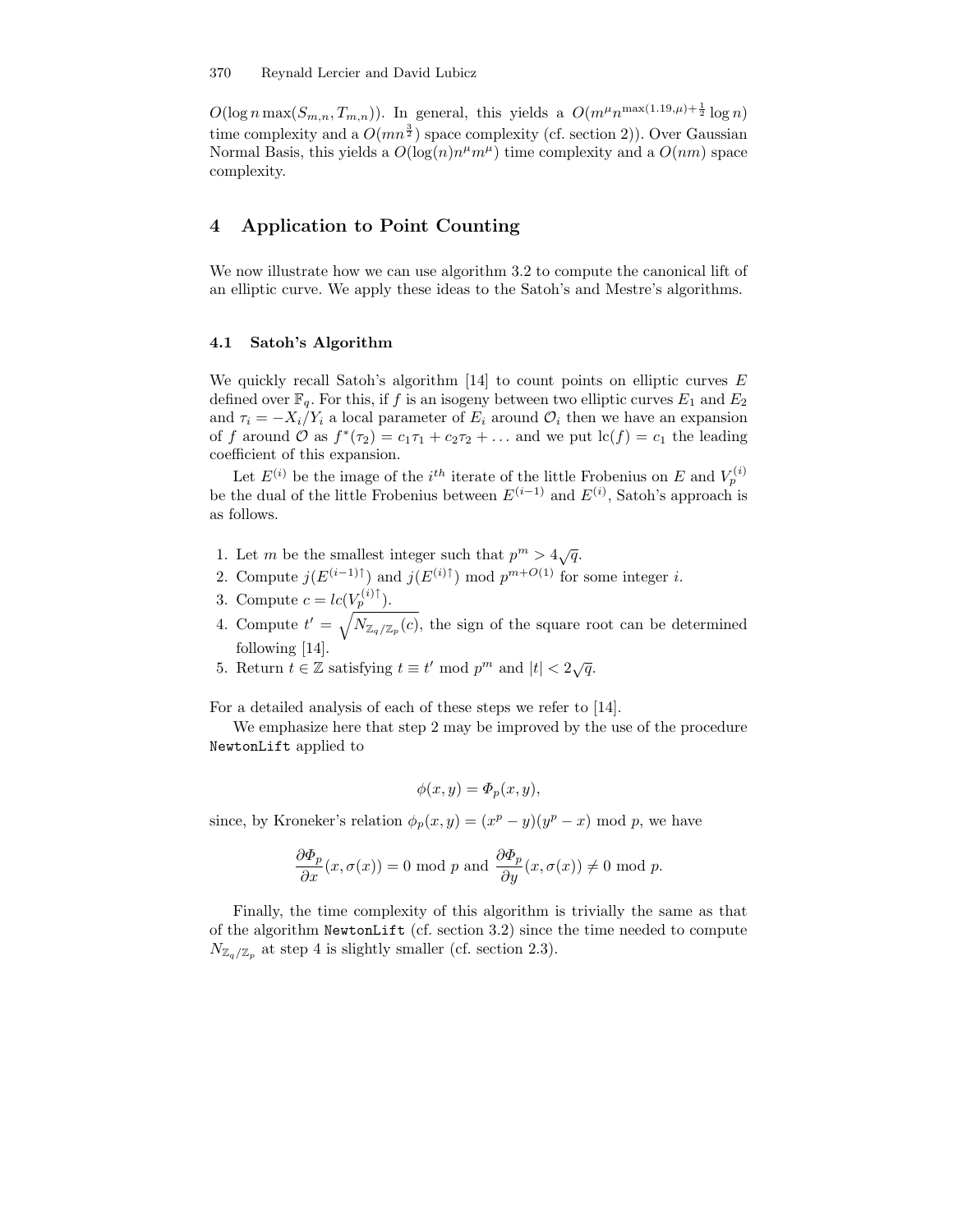#### 4.2 Mestre's Algorithm

In [10], Mestre describes a very efficient algorithm to count points on elliptic curves defined over  $\mathbb{F}_{2^n}$ . It makes use of the algebraic-geometric mean (AGM).

We first describe the one variable version of this algorithm since this version of Mestre's algorithm is usually what is used in practice (cf.  $[5]$ ). Let E be an elliptic curve defined over the field  $\mathbb{F}_{2^n}$  by an equation  $y^2 + xy = x^3 + a_6$ . We can consider the sequence of elements of  $\mathbb{Z}_{2^n}$  defined by

$$
\alpha_{n+1} = \frac{1 + \alpha_n}{2\sqrt{\alpha_n}},\tag{7}
$$

with first term equal to  $\alpha_0 = 1 + 8a_6 \in \mathbb{Z}_{2^n}$ . The square root in equation (7) is chosen such that  $\sqrt{1+8t} = 1 + 4t'$  with  $t, t' \in \mathbb{Z}_{2^n}$ . Then it turns out that

$$
\text{Tr}(\text{Fr}_q) = N_{\mathbb{Z}_{2^n}/\mathbb{Z}_2} \left( \frac{2\alpha_{\lceil n/2 \rceil + 3}}{1 + \alpha_{\lceil n/2 \rceil + 3}} \right).
$$

Another important fact is that  $\alpha_{n+1} \simeq \sigma(\alpha_n) \mod 2^{n+3}$ . Therefore, as in Satoh's algorithm, the AGM method can be clearly divided in two parts. The first part is intended to compute a root of  $4x\sigma(x)^2 = (1+x)^2$  at precision  $\lceil n/2 \rceil + 3$ . The second part yields the trace of the Frobenius with a norm computation.

The first part can be solved with algorithm 3.1 (cf. [5]). But it may be improved by the use of the procedure NewtonLift applied to

$$
\phi(x, y) = 4xy^2 - (1+x)^2,
$$

since  $v(\frac{\partial \phi}{\partial x}(\alpha_0, \sigma(\alpha_0))) \ge v(\frac{\partial \phi}{\partial y}(\alpha_0, \sigma(\alpha_0))).$ 

As in section 4.1, the time complexity of this algorithm is trivially the same as that of the algorithm NewtonLift (cf. section 3.2).

## 4.3 Results

We implemented the application to AGM of the NewtonLift algorithm described in section 4.2. This was done with a finite field C library called ZEN [2] built over GMP [4]. We measured the time needed to compute the number of points on elliptic curves over  $\mathbb{F}_{2^n}$  with *n* slightly larger than 1000, 2000, 4000, 8000, 16000, 32000 and 65000 on a 731 MHz DEC alpha computer. We give these timings in Table 1 and compare them with timings for finite fields of similar sizes measured with our implementation of the original AGM method as published by Mestre [10].

Let us note that at the time of writing the largest such computation ever done is a 130020-bit computation by Harley [6].

Remark 6. We designed our implementation for finite fields with a Gaussian Normal Basis of type 1 in order to experimentally check the quadratic behavior of the algorithm. Therefore, the exponents  $n$  used for our experiments are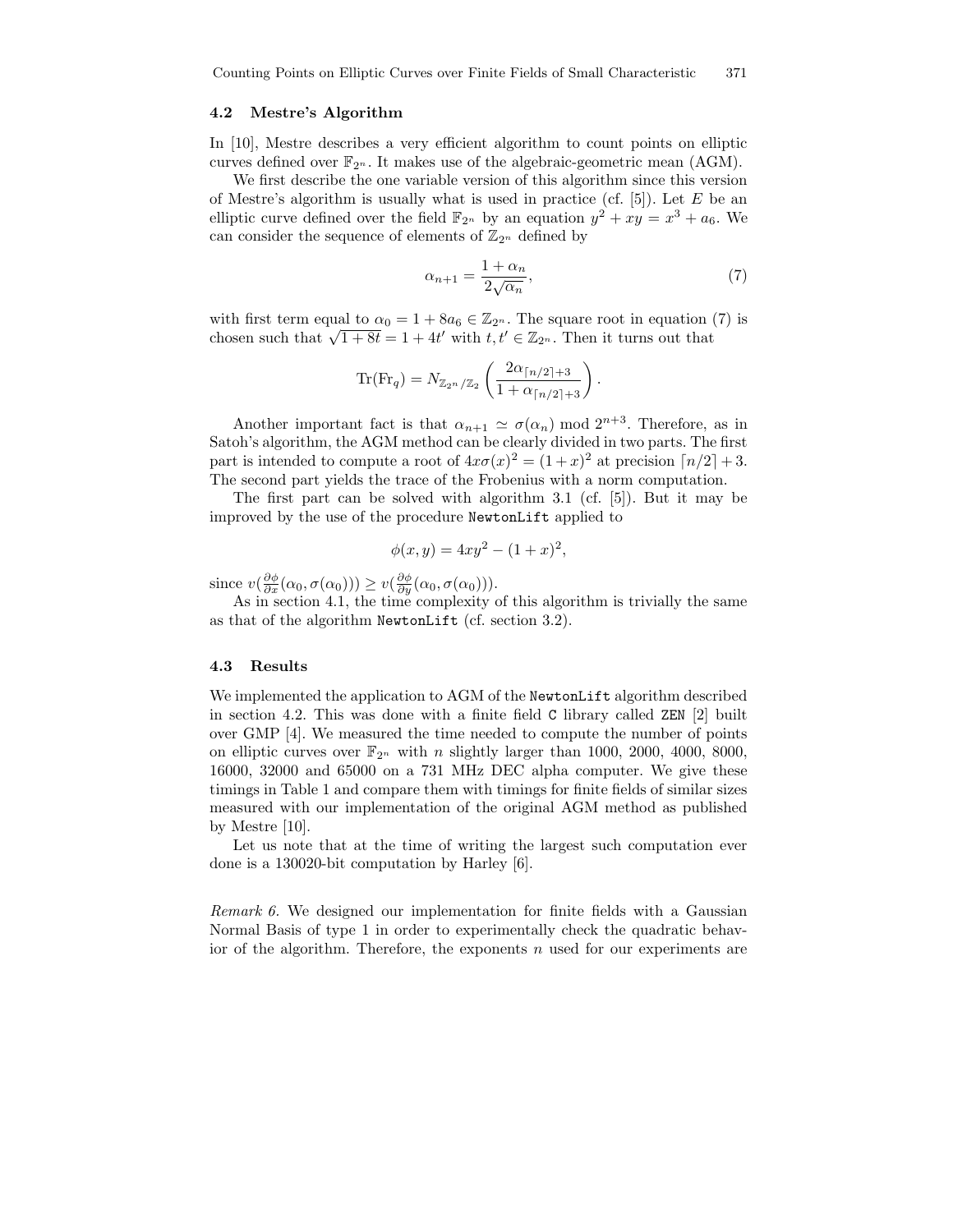| $\boldsymbol{n}$ | NewtonAGM, GNB type 1 |                   |              | Original AGM    |             |                           |
|------------------|-----------------------|-------------------|--------------|-----------------|-------------|---------------------------|
|                  | Lift                  | Norm              | Total        | Lift            | Cycle       | Total                     |
| 1000             |                       |                   |              | $1\text{mn}$ 6s | $4mn$ $22s$ | $5mn$ $28s$               |
| 1018             | 2.4s                  | 1.6s              | 4s           |                 |             |                           |
| 2003             |                       |                   |              |                 |             | 16mn 28s 57mn 49s 1h 13mn |
| 2052             | 10.1s                 | 7.2s              | 17.3s        |                 |             |                           |
| 4001             |                       |                   |              | $2h \, 3mn$     |             | 8h 56mn 10h 59mn          |
| 4098             | 1 <sub>mn</sub>       | 45s               | $1mn$ $45s$  |                 |             |                           |
| 8009             |                       |                   |              | $23h$ 5mn       | $4d$ 2h     | 5d 1h                     |
| 8218             | $6mn$ $30s$           | $4mn$ 30s         | $11$ mn      |                 |             |                           |
| 16420            | $34$ mn               | 23mn              | $57$ mn      |                 |             |                           |
| 32770            | $3h$ 17 $mn$          | $2h$ 18 $mn$      | $5h$ 35 $mn$ |                 |             |                           |
| 65538            |                       | 15h 45mn 13h 20mn | $1d\,5h$     |                 |             |                           |
| 100002           | 1d 18h                | 1d 16h            | 3d 10h       |                 |             |                           |

**Table 1.** Timings for counting points on elliptic curves defined over  $\mathbb{F}_{2^n}$ .

even. Finite fields with prime exponents are usually preferred for cryptographic purposes. They can be handled through Gaussian Normal of larger types. For instance, since multiplying two elements over a GNB of type 2 can be done in two times the time needed to multiply two elements over a GNB of type 1 for finite fields of similar size [7], it is not difficult to derive timings of such an implementation for counting points over GNB of type 2. Similar arguments hold for larger types.

## 5 Conclusion

We have described the first point counting algorithm the time complexity of which is as a function of n equal to  $O(n^{2+\epsilon})$ . We reach this complexity for finite fields with Gaussian Normal Basis and this seems to be what we can reasonably hope for such a problem. More generally, thanks to Vercauteren's ideas, this algorithm achieves without any precomputation a time complexity of  $O(n^{2.69+\epsilon} \log n)$ bit operations with a space consumption of  $O(n^{2.5})$ . Furthermore, it should be noted from a practical viewpoint that implementing this algorithm is probably easier than implementing previous known algorithms.

In a forthcoming paper, we deal with a higher dimensional version of this algorithm in order to generalize AGM algorithm to the higher genus case (we refer to [11]). As a consequence, it is expected that the conclusions related to the complexity of elliptic curve point counting algorithms should apply to some higher genus cases.

Acknowledgments. The authors would like to thank Frederik Vercauteren for its valuable comments about the computation of  $\sigma^k$  and Pierrick Gaudry for its remarks on preliminary versions of this paper.